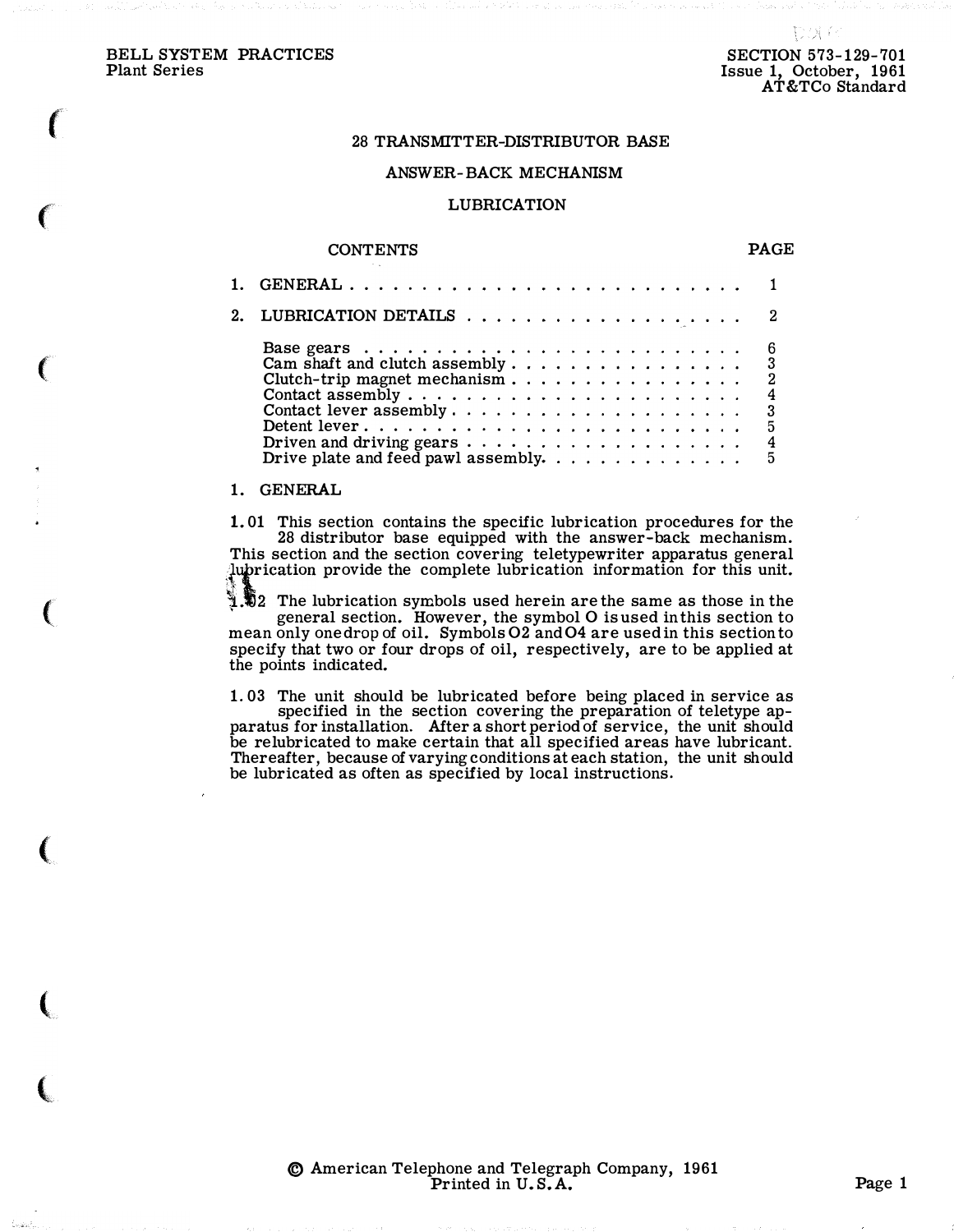SECTION 573-129-701

## 2. LUBRICATION DETAILS

2. 01 Clutch-trip Magnet Mechanism

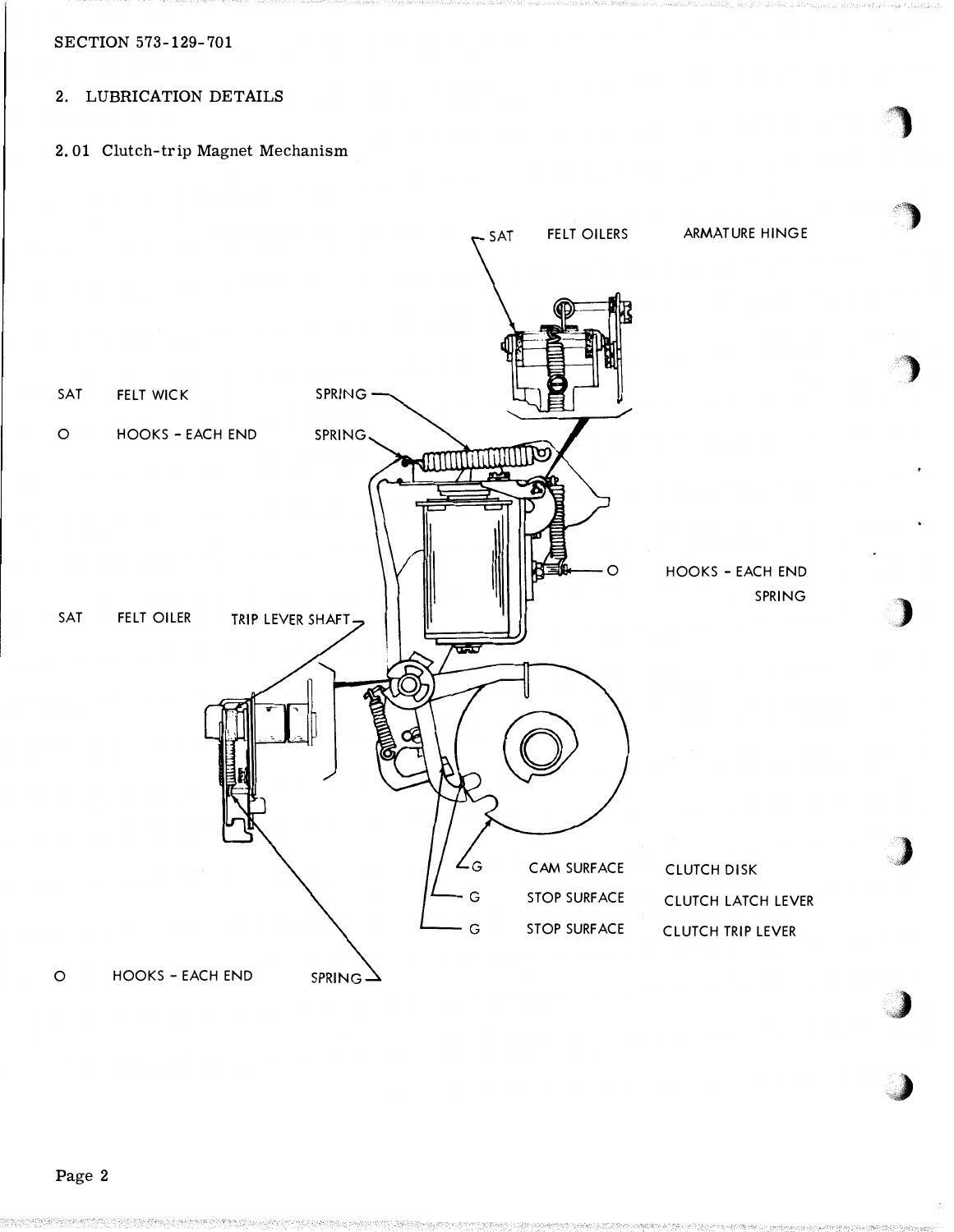## 2. 02 Contact Lever Assembly



| HOOKS - EACH END (8)        | <b>SPRING</b>        |  |  |
|-----------------------------|----------------------|--|--|
| PIVOT POINTS (8)            | DISTRIBUTOR BI OCK   |  |  |
|                             |                      |  |  |
| PIVOT POINTS (8)            | <b>CAM FOLLOWER</b>  |  |  |
| PIVOT POINTS (8)            | DISTRIBUTOR BLOCK    |  |  |
| HOOKS - EACH END (8)        | SPRING               |  |  |
| <b>BEARING SURFACES (8)</b> | <b>CONTACT LEVER</b> |  |  |
| <b>COMPRESSION SPRING</b>   |                      |  |  |

# 2. 03 Cam Shaft and Clutch Assembly

€



Page 3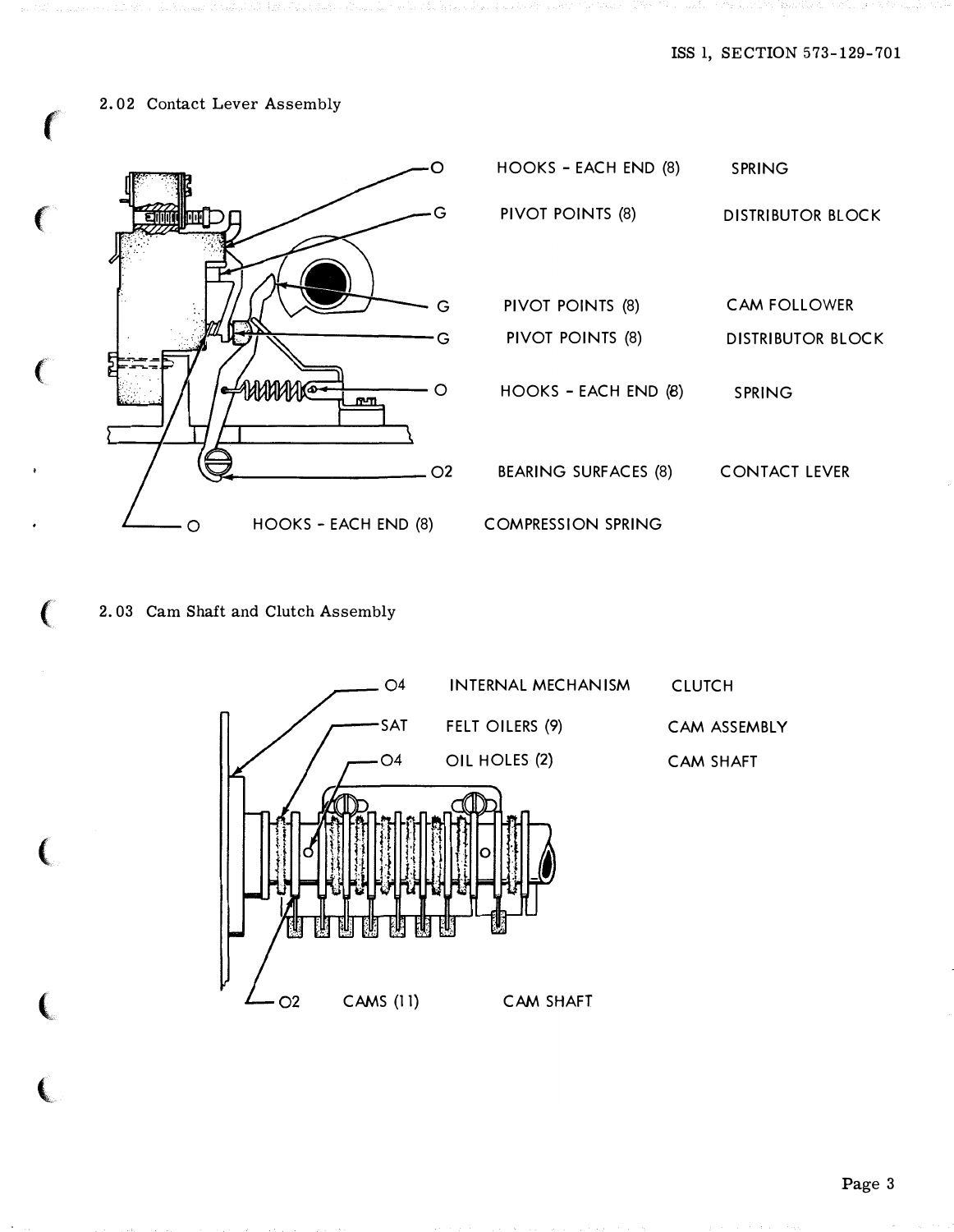## SECTION 573-129-701

### 2. 04 Driven and Driving Gears



2. 05 Contact Assembly



G INSULATOR SURFACE CONTACT ASSEMBLY

gang (

<'')

 $\begin{array}{c} \hline \end{array}$ 

)

}

 $\int$ 

J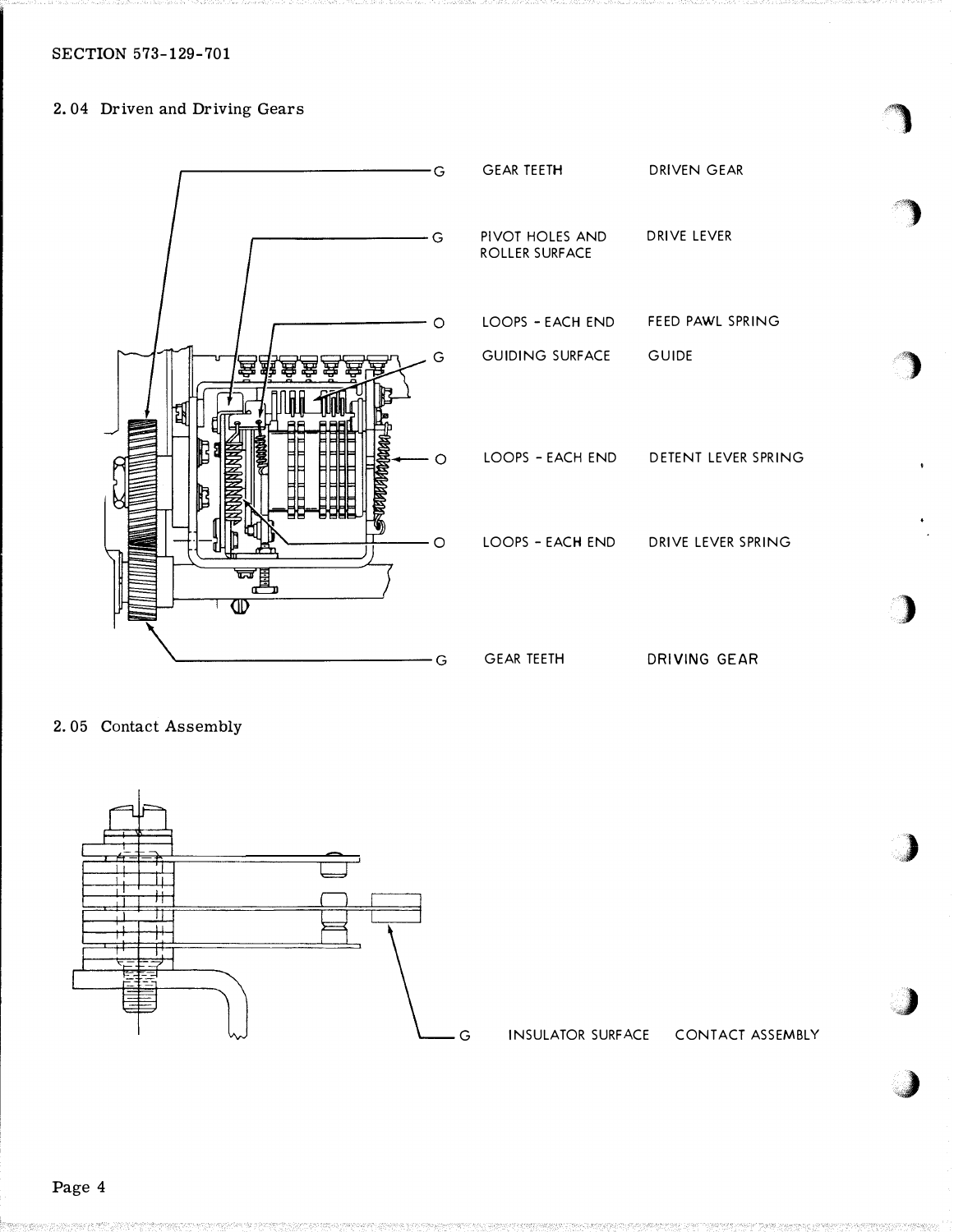# 2. 06 Drive Plate and Feed Pawl Assembly

f

(

(

 $\overline{(\}$ 

 $\left($ 

 $\big($